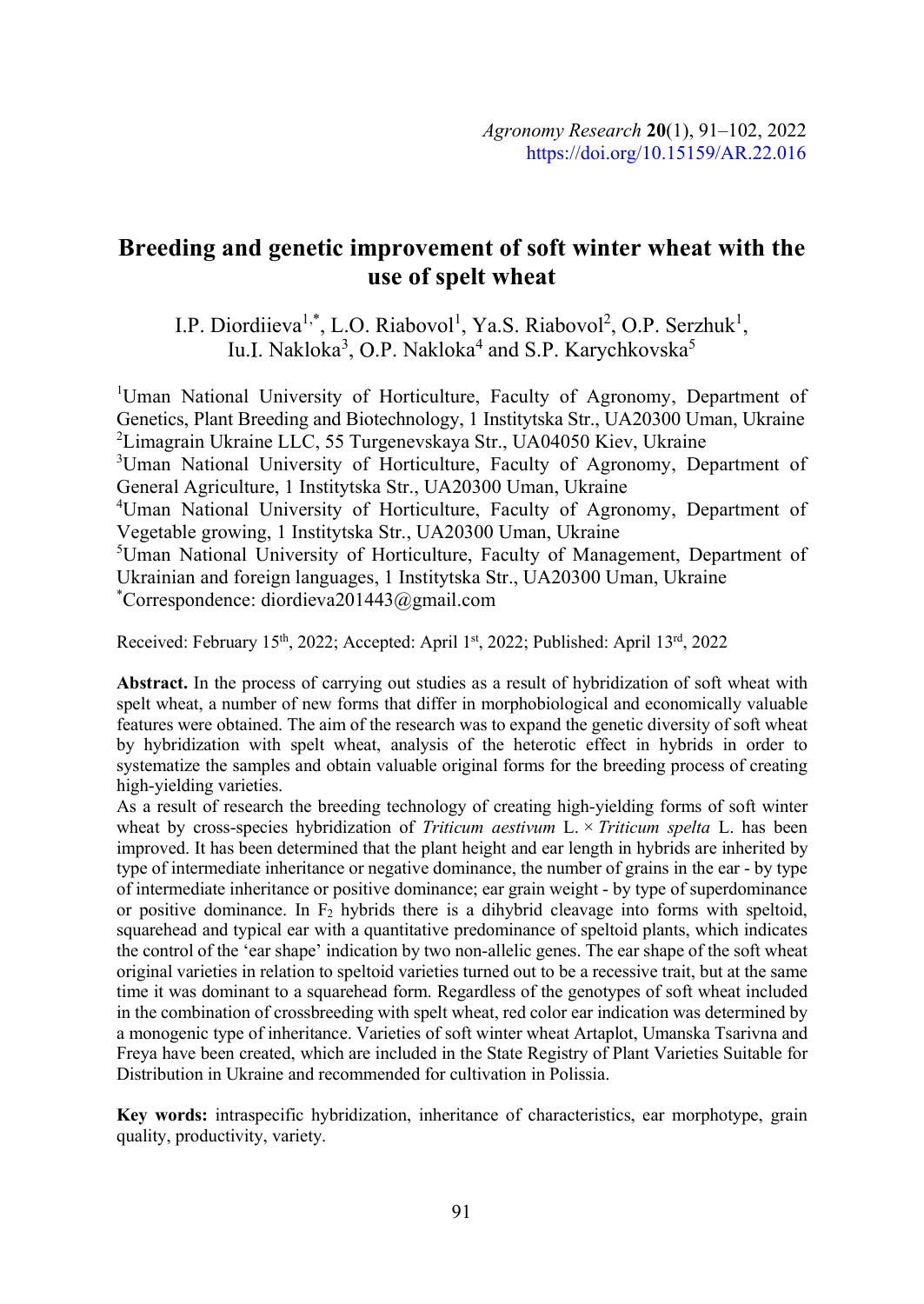#### INTRODUCTION

The main directions in wheat breeding are the creation of high-yielding varieties with excellent grain quality (Guzman et al., 2016). However, in recent years there has been a tendency to yield increase along with a marked decline in grain quality (Rybalka, 2011). That is why a number of scientific institutions are currently conducting breeding work to create high-yielding and high-quality wheat varieties resistant to adverse environmental factors.

World practice has shown that an effective method of breeding is the crossing of geographically distant forms, but the success of breeding work depends on the successful selection of hybridization components, namely the initial material (Rybalka, 2011; Xie et al., 2015). To create new varieties of wheat that would meet the requirements of modern agricultural production, it is advisable to use genetically distant forms (Peleg et al., 2011; Polyanetska, 2012). At the same time wild, semi-wild and forgotten forms are often the donors of high content of protein, gluten, lysine and resistance to diseases and pests.

In particular, spelt wheat is used as a donor of valuable characteristics as it is a donor of high protein content and contains almost all the nutrients in a harmonious and balanced state that a human body needs. The researches of domestic and foreign breeders have shown a positive effect of hybridization of soft and spelt wheat, in particular a significant expansion of existing genetic diversity and getting new forms of wheat that combine high protein and gluten content of spelled and high productivity of wheat (Polyanetska, 2012; Guzman et al., 2016). However, according to Rybalka (2011) it is undesirable to carry out such crossings as it leads to spelt quality deterioration and soft wheat inheritance of complicated grain threshing and ear fragility.

Breeders in a number of countries around the world are improving the quality of wheat by hybridizing it with spelt. In this direction, some progress has been made in Switzerland, Austria and Serbia, where spelt varieties Bauländer, Schwabenkorn, Frankenkorn (Austria), Nirvana (Serbia), Altgold Rotkorn (Sweden) have been created (Dvorak et al., 2012). In Ukraine, extensive research in this area has been conducted at Uman National University of Horticulture, Ukrainian Scientific Institute of Plant Breeding and the Plant Production Institute named after V. Ya. Yuriev.

We conducted a number of studies on the hybridization of soft wheat and spelt wheat, which made it possible to form a collection of samples from the resulting variety of breeding materials unique in morphological, biological and biochemical characteristics. They are a source of valuable genetic plasma to improve existing and create new varieties of wheat.

The aim of our research was to expand the genetic diversity of soft wheat by hybridization with spelt wheat, to analyse the heterosis effect in hybrids to systematize the created samples and obtain valuable original forms by involving them in the breeding process to create high-yielding varieties.

### MATERIALS AND METHODS

Research on the breeding and genetic improvement of soft winter wheat with the use of spelt wheat began in 2006 under the direction of Dr. F. M. Parii in the research field of the Department of Genetics, Plant Breeding and Biotechnology of Uman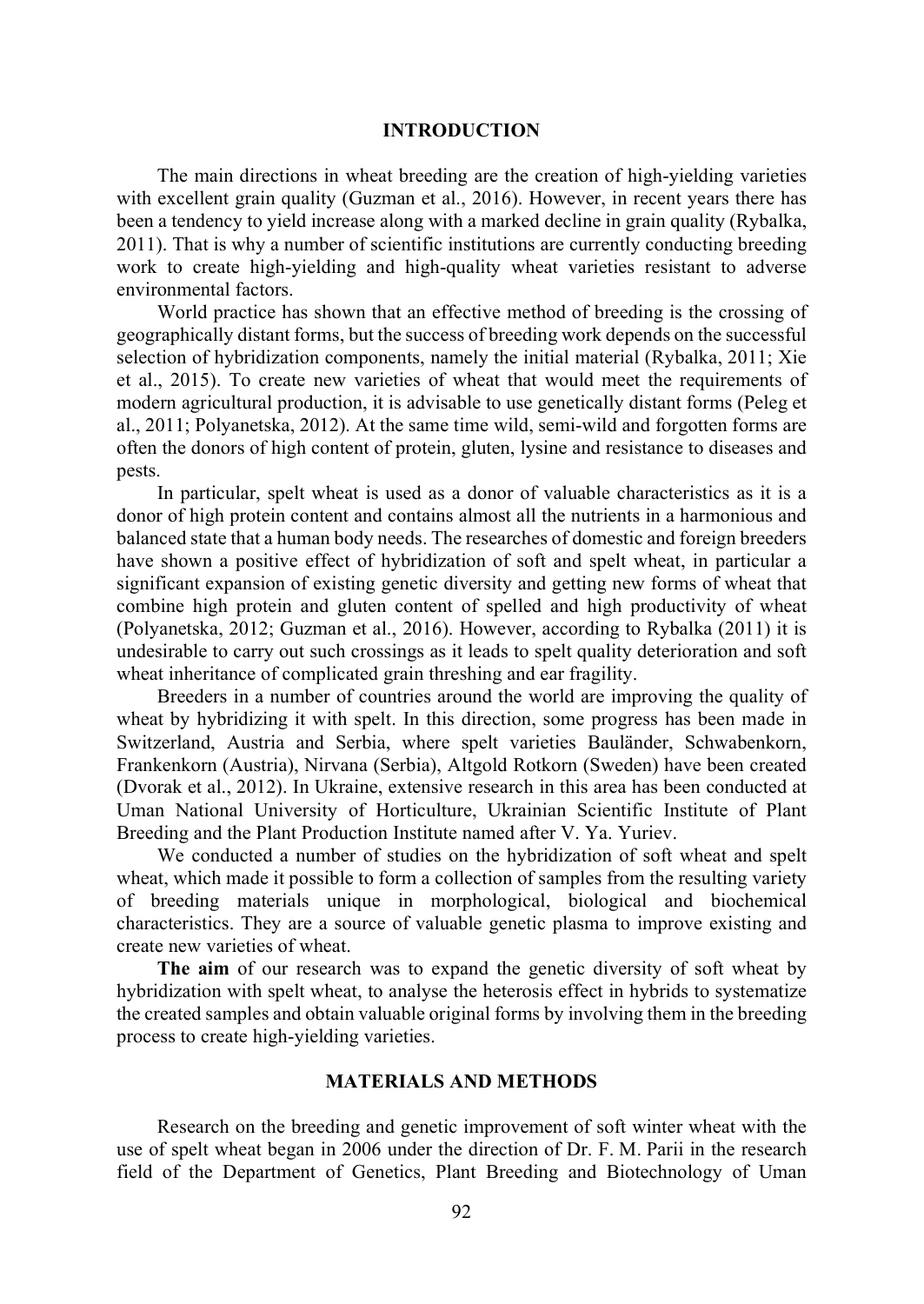National University of Horticulture, located in Uman, Cherkasy region, the zone of the Right Bank Forest-Steppe of Ukraine, the subzone of unstable moisture.

As an initial material for hybridization regionalized varieties of soft wheat Favorytka, Smuglianka, Podolianka, Zolotokolosa, Harus, Bila Tserkva semi-dwarf, Myrhad, Kryzhynka, Farandol, Yermak, Selianka, Panna, Krasnodarska 99 and spelt wheat Zoria Ukrainy were involved. Hybridization was performed by manual emasculation of flowers and subsequent controlled pollination by the restricted method. Emasculated spikelets of the female parent together with the male parent were placed under a parchment insulator.

To determine the nature of the quantitative trait inheritance by the dominance degree (hp), the formula of Griffing (1950) and the gradation of Beyl & Atkins (1965) were used:

$$
hp = (F_1 - MP)/(P_{max} - MP), \qquad (1)
$$

where hp – dominance assessment;  $F_1$  – arithmetic mean of first generation hybrids;  $P_{\text{max}}$  – arithmetic mean of the male parent with the highest manifestation of the trait;  $MP$  – arithmetic mean of two parent forms.

The created material ranking due to the dominance degree was performed according to the following gradation: 1) hp  $\leq$  -1 – negative superdominance (negative heterosis, or depression); 2)  $-1 \leq hp \leq 0.5$  – negative dominance; 3)  $-0.5 \leq hp \leq 0.5$  – intermediate inheritance; 4)  $0.5 <$  hp  $\leq 1$  – positive dominance; 5) hp  $> 1$  – positive superdominance (positive heterosis).

The share of original and hypothetical heterosis was calculated by the formulas of Daskalev et al (1967):

true heterosis: 
$$
X = (F_1 - P_{max}) \times 100 / P_{max}
$$
, (2)

where  $F_1$  – the value of the hybrid trait;  $P_{\text{max}}$  – the highest trait value of one of the parents.

hypothetical heterosis: 
$$
X = F_1 \times 100 / MP
$$
, (3)

where  $F_1$  – the value of the hybrid trait; MP – arithmetic mean of the two initial forms.

Correspondence of cleavage in  $F_2$  hybrid combinations was theoretically expected using  $\chi$ 2 (Dospekhov, 1985).

Testing of the created materials was carried out during 2013–2020 under the conditions of Uman National University of Horticulture. All accounting and observation were carried out in accordance with the State qualification methodology of plant varieties expertise on definition of suitability for distribution in Ukraine (grains, grouts, and leguminous species) (2012). Soft winter wheat Podolyanka variety was the standard. A systematic method of plots placement was used in the research. The numbers were arranged in blocks with a plant density of 400 thousand pcs per ha under four-time repetition.

Plant height was measured in the field before harvesting. Biometric indicators (ear length and plant height) were determined on 50 plants selected from each plot in two non-contiguous replicates. Wheat sample grouping by plant height was performed according to the method of Dorofeev et al. (1987). Quality indicators (gluten and protein content in grain, flour strength) were determined by infrared spectroscopy using the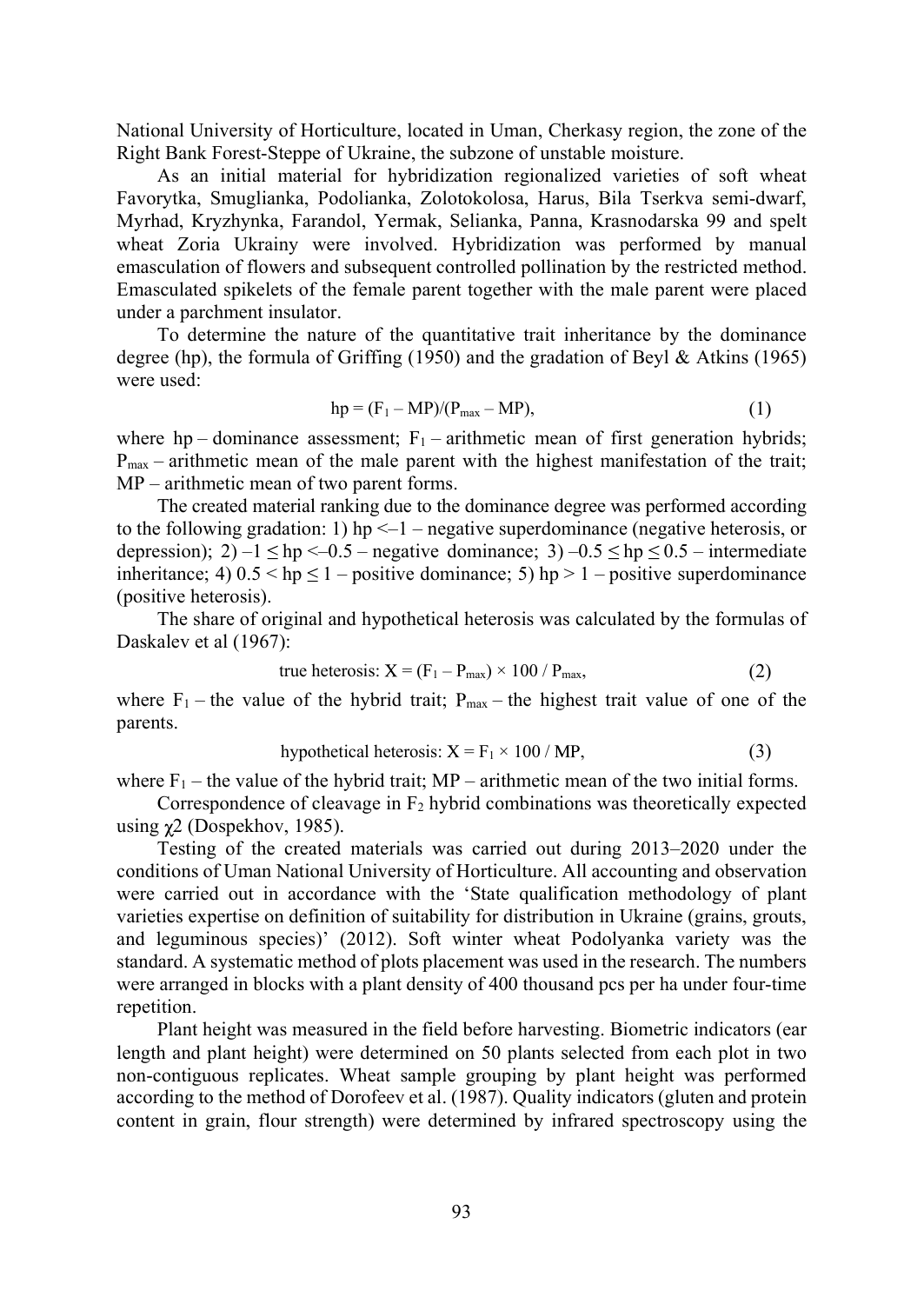Infratec<sup>™</sup> Nova instrument (FOSS Analytical, Sweden). After accounting and measurements, grain was threshed and yield was determined.

The reliability of research, the degree of features variation and the significance of differences between indicators of laboratory tests (protein and gluten content) were determined at the level of significance of  $P \le 0.01$ , for field studies -  $P \le 0.05$ , for hybridological analysis -  $P \le 0.001$  using statistical analysis program (SAS) v. 9.1.3. The variation coefficient (Cv, %), standard deviation (S) and experimental error (Sx) were determined by the method of E. R. Ehrmantraut et al. (2000) and the use of MS Excel program.

Formal and qualification examination of the created varieties was carried out in 19 branches of the Ukrainian Institute for Plant Variety Examination of different regions and geographical zones of Ukraine (Steppe, Forest-Steppe, Polissia): Artaplot variety during  $2016-2018$ , Umanska Tsarivna variety -  $2018-2020$ , Freia variety -  $2019-2021$ .

## RESULTS AND DISCUSSIONS

Spelt wheat is a hexaploid species of wheat with a similar to soft wheat genomic composition  $(A^{\mu}BD)$ , so their hybridization is relatively easy, although there are some issues related to the morphological structure of plants (spelt is tall, while varieties for hybridization are mostly short and semi-dwarf) and flowering period.

In the spelt study a pollinator is usually used. However, there was a small proportion of cross combinations with positive progeny transgressions, where spelt was the female parent. In most cross-breeding combinations where soft wheat was used as the female parent, an average level of cross-compatibility was observed  $(25.3-35.4\%$  of seed formation). In cross-breeding combinations where spelt wheat was the female parent, a low level of seed formation was recorded  $-7.8-19.5%$ , indicating low crosscompatibility of spelt wheat.

Dominance degree and analysis of heterosis effect of breeding-valuable features. Seeds obtained as a result of hybridization were sown in a breeding nursery for splitting and grouping analysis of mixed materials due to phenotype. In some other variants, backcrossing was carried out to enrich the forms with economically valuable genes.  $F_1$  progeny were evaluated for the equal decline of economically valuable features and heterosis display. Complex analysis of the inheritance patterns of a particular feature makes it possible to conduct targeted breeding in subsequent generations (Kochmarskij et al., 2012). However, heterosis amount of first-generation of wheat hybrids can vary widely, and its level does not always predict the emergence of valuable transgressive forms in fissile generations, as the first hybrid generation may have interallelic gene interactions that are not inherited by subsequent generations. Therefore, this indicator should be analyzed in a complex according to all criteria, which provides greater efficiency of breeding (Prasad et al., 1998).

In the result of the study it was found that that five of 16 singled out forms have inherited plant height by intermediate type, four hybrids showed negative dominance, two - depression (Table 1). Three crossbreeding combinations showed positive dominance and one - positive dominance of the tall-growing parent form.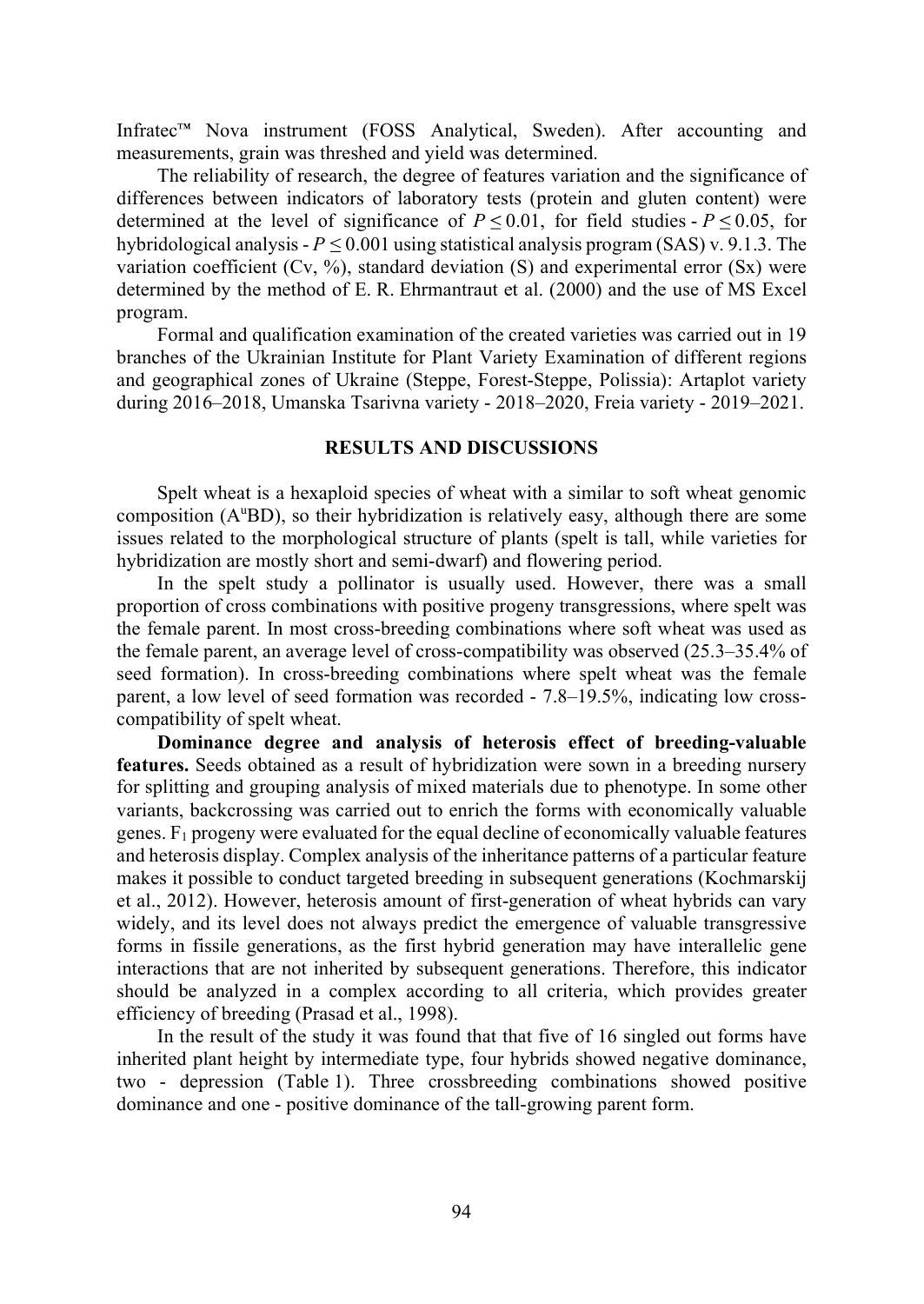| Table 1. Degree of dominance and level of heterosis according to the main economically valuable indicators of soft winter wheat samples obtained | by interspecific hybridization with spelt wheat                                                                                                                                                                                                                                                                                                                                                                                                                                                                                              |                                                                                    |                                                                                                                                                                                                                                                                                                                                                                                                                                               |                                                                                          |                                                                                       |                                                                                                                                                                                                                                                                                                                                                                                                                                        |                                                                                                                      |                                                                                         |                                                                                                   |                                                                                                    |                                                                                                                                                                                                                                                            |                                                                                                                       |                                                                                                   |                                                                                      |                                                                                                                                        |
|--------------------------------------------------------------------------------------------------------------------------------------------------|----------------------------------------------------------------------------------------------------------------------------------------------------------------------------------------------------------------------------------------------------------------------------------------------------------------------------------------------------------------------------------------------------------------------------------------------------------------------------------------------------------------------------------------------|------------------------------------------------------------------------------------|-----------------------------------------------------------------------------------------------------------------------------------------------------------------------------------------------------------------------------------------------------------------------------------------------------------------------------------------------------------------------------------------------------------------------------------------------|------------------------------------------------------------------------------------------|---------------------------------------------------------------------------------------|----------------------------------------------------------------------------------------------------------------------------------------------------------------------------------------------------------------------------------------------------------------------------------------------------------------------------------------------------------------------------------------------------------------------------------------|----------------------------------------------------------------------------------------------------------------------|-----------------------------------------------------------------------------------------|---------------------------------------------------------------------------------------------------|----------------------------------------------------------------------------------------------------|------------------------------------------------------------------------------------------------------------------------------------------------------------------------------------------------------------------------------------------------------------|-----------------------------------------------------------------------------------------------------------------------|---------------------------------------------------------------------------------------------------|--------------------------------------------------------------------------------------|----------------------------------------------------------------------------------------------------------------------------------------|
| iisiT                                                                                                                                            | Degree of dominance and<br>level of heterosis                                                                                                                                                                                                                                                                                                                                                                                                                                                                                                | (vnianJ∪ sinoS<br>$\times 66$ ву<br>sлероизвизи ) 252                              | $\begin{array}{ll} \mbox{Rianalo} & \mbox{[1]}\\ \mbox{[1]} & \mbox{[1]}\\ \mbox{[1]} & \mbox{[1]}\\ \mbox{[1]} & \mbox{[1]}\\ \mbox{[1]} & \mbox{[1]}\\ \mbox{[1]} & \mbox{[1]}\\ \mbox{[1]} & \mbox{[1]}\\ \mbox{[1]} & \mbox{[1]}\\ \mbox{[1]} & \mbox{[1]}\\ \mbox{[1]} & \mbox{[1]}\\ \mbox{[1]} & \mbox{[1]}\\ \mbox{[1]} & \mbox{[1]}\\ \mbox{[1]} & \mbox{[1]}\\ \mbox{$<br>$U$ krainy)<br>$\text{eiroX} \times \text{IoharsF}$ ) 802 | $\begin{array}{l} \text{Ukrainy)}\\ \text{278 (Panna} \times \text{Zoria}\\ \end{array}$ | $\begin{array}{ll} \rm{Pannal} \\ \rm{S} \end{array}$<br>Model ( $\rm{S} \end{array}$ | $\begin{array}{ll} \text{Unis}(\text{Vort} & \text{Unis} \rightarrow \text{Sort} \text{Cyl} \text{Cyl} \text{Cyl} \text{Cyl} \text{Cyl} \text{Cyl} \text{Cyl} \text{Cyl} \text{Cyl} \text{Cyl} \text{Cyl} \text{Cyl} \text{Cyl} \text{Cyl} \text{Cyl} \text{Cyl} \text{Cyl} \text{Cyl} \text{Cyl} \text{Cyl} \text{Cyl} \text{Cyl} \text{Cyl} \text{Cyl} \text{Cyl} \text{Cyl} \text{Cyl} \text{Cyl} \text{Cyl} \text{Cyl} \text{Cyl}$ | Sample and combination of crossing<br>$\begin{array}{ll} \text{Ukrainy)}\\ \text{208 (Seliank < Zoria)} \end{array}$ | $\times$ salasildum $\ge$ 818 (yaiszl $\cup$ sito $\Sigma$                              | (vnianJ∪ siroS<br>$340$ (Zolotokolosa $\times$                                                    | $\begin{array}{l} \displaystyle \text{Zolototolo} \\ \text{248 (Zorial Uktainy}\times \end{array}$ | $\begin{array}{l} \begin{array}{c} \text{X} \\ \text{X} \end{array} \end{array} \begin{array}{l} \begin{array}{c} \text{X} \\ \text{X} \end{array} \end{array} \begin{array}{l} \begin{array}{c} \text{X} \\ \text{X} \end{array} \end{array} \end{array}$ | $U$ krainy)<br>$\mathop{\mathsf{eiroZ}}\nolimits \times \mathop{\mathsf{sumH}}\nolimits$ 496                          | $\begin{array}{l} \mathrm{Ukrainy)}\\ \mathrm{365\ (Kryzhyrka}\times\mathrm{Zoria}\\ \end{array}$ | $\begin{array}{ll} \text{Unisin)}\\ \text{Unisin)}\\ \text{Conver} \end{array}$      | $\begin{array}{l} \text{Ukrainy)}\\ \text{P}(A) \text{C} \end{array} \begin{array}{ll} \text{Vtrivial} \\ \text{Vointall} \end{array}$ |
| $q_1$ ອີ $u_2$<br>มนุธีเอนุ<br>Plant<br>Ear                                                                                                      | Degree of dominance, (hp)<br>Degree of dominance, (hp)<br>Hypothetical heterosis, %<br>Hypothetical heterosis, %<br>The nature of inheritance<br>The nature of inheritance<br>True heterosis, %<br>True heterosis, %                                                                                                                                                                                                                                                                                                                         | 112.6<br>$-0.86$<br>$-33.5$<br>PPD<br>$-4.6$<br>0.75<br><b>Nd</b><br>81.1          | 88.6 109.5<br>$-38.0 - 19.0$<br>77.5 101.2<br>PPD<br>$-7.0$<br>$-0.90$ 0.05<br>$-0.74$ 0.61<br>$\equiv$<br>$-31.3$<br>ΣÄ<br><b>EXL</b>                                                                                                                                                                                                                                                                                                        | 103.9<br>$-0.60$<br>$-30.4$<br>$-11.6$<br>85.9<br>ENI<br>0.29<br>$\Box$                  | 107.8<br>$-7.00$<br>106.3<br>$-13.9$<br>PPD<br>0.28<br>0.57<br>$\Box$                 | $-33.6$<br>$-31.6$<br>$-0.72$<br>$-1.42$<br>83.7<br>$\overline{\mathrm{M}}$<br>83.7<br>$\Box$                                                                                                                                                                                                                                                                                                                                          | $-36.0$<br>$-33.5$<br>$-0.68$<br>83.0<br>$-0.72$<br>86.7<br>$\overline{\text{PN}}$<br>PNI                            | $-0.38$<br>$-20.9$<br>$-0.89$<br>$-33.5$<br>80.8<br>95.1<br>$\mathop{\rm PN}$<br>$\Box$ | $-18.6$<br>$-0.54$<br>$-0.33$<br>$-29.7$<br>96.2<br>$\overline{\text{PM}}$<br>87.1<br>$\equiv$    | $-18.6$<br>108.2<br>$-12.7$<br>0.34<br>96.2<br>0.33<br>$\blacksquare$<br>$\Box$                    | $-31.6$<br>$-0.64$<br>$-44.1$<br>76.5<br>$\mathop{\hbox{\rm EN}}\nolimits$<br>84.7<br>$-1.71$<br>$\Box$                                                                                                                                                    | $-36.0$<br>$-39.9$<br>87.6<br>76.0<br>$-0.63$<br>$-0.91$<br>$\overline{\text{PN}}\text{I}$<br>$\overline{\mathrm{E}}$ | $-33.6$<br>$-31.0$<br>$-0.63$<br>86.6<br>$-0.87$<br>85.2<br>ENI<br><b>PNI</b>                     | 113.5<br>$-0.29$<br>2.30<br>$-25.3$<br>92.9<br>1.17<br>$\overline{S}$<br>$\Box$      | $-0.38$<br>$-20.9$<br>$-24.6$<br>$-0.27$<br>95.1<br>93.3<br>$\overline{11}$<br>$\Box$                                                  |
| weight o<br>numper<br>Grain<br>Grain                                                                                                             | Note: * PS - heterosis (positive superdominance); PPD - partial positive dominance; II intermediate inheritance; PNI- partial negative inheritance; D - depression<br>Degree of dominance, (hp)<br>Degree of dominance, (hp)<br>$\frac{1}{3}$ The nature of inheritance<br>$\frac{2}{3}$ True heterosis, %<br>I. El Hypothetical heterosis, %<br>$\frac{9}{4}$ True neterosis, $\frac{9}{6}$<br>$\frac{4}{4}$ Hypothetical heterosis, $\frac{9}{6}$<br>$\frac{1}{6}$ The nature of inheritance<br>True heterosis, %<br>(negative dominance). | 124.6<br>106.4<br>PPD<br>0.00<br>1.87<br>$10.1\,$<br>$\frac{1}{10}$<br>$_{\rm{S}}$ | $-16.9$<br>97.8 106.5<br>$2.54 - 0.53$<br>$-0.50$ 1.50<br>2.08<br>110.4 93.4<br>ENI<br>$\mathbf{S}\mathbf{d}$<br>$-6.25$<br>$\overline{\mathrm{E}}$<br>$\mathbf{S} \mathbf{d}$<br>$\overline{6.1}$                                                                                                                                                                                                                                            | 125.4<br>111.8<br>14.0<br>2.20<br>6.12<br>2.53<br>PS<br>$_{\rm PS}$                      | $-2.04$<br>103.2<br>$-10.2$<br>$-0.12$<br>0.60<br><b>PPD</b><br>98.8<br>$\equiv$      | 106.0<br>$-1.96$<br>105.3<br><b>PPD</b><br>0.62<br>0.71<br><b>PPD</b><br>$-3.3$<br>95                                                                                                                                                                                                                                                                                                                                                  | 100.0<br>110.9<br>2.50<br>6.25<br>0.00<br>$-7.3$<br>$\Box$<br>$\mathbf{S} \mathbf{d}$                                | 108.7<br>$-4.00$<br>102.1<br>PPD<br>0.75<br>$-2.6$<br>0.33<br>$\Box$                    | 116.8<br>$-4.00$<br>102.1<br>1.38<br>0.43<br>$\mathbf{S}\mathbf{d}$<br>$\overline{4}.1$<br>$\Box$ | $-9.80$<br>101.2<br>$-0.43$<br>96.8<br>0.10<br>$-9.8$<br>$\Box$<br>$\Box$                          | 102.2<br>$-2.08$<br>0.50<br>1.67<br>116.<br>5.9<br>$\operatorname{S\!}{}$<br>$\Box$                                                                                                                                                                        | 112.0<br>$-0.20$<br>$-6,12$<br>98.9<br>1.33<br>$P S$<br>2.7<br>$\Box$                                                 | 106.4<br>102.1<br>$1.00\,$<br><b>PPD</b><br>0.00<br>0.19<br>$-7.9$<br>$\Box$                      | 108.5<br>115.5<br>1.36<br>2.00<br>1.33<br>$\frac{PS}{3.7}$<br>$\mathbf{S}\mathbf{d}$ | 104.2<br>$-3.85$<br>0.50<br>0.94<br><b>DPD</b><br>$-0.5$<br>110.<br>$\Box$                                                             |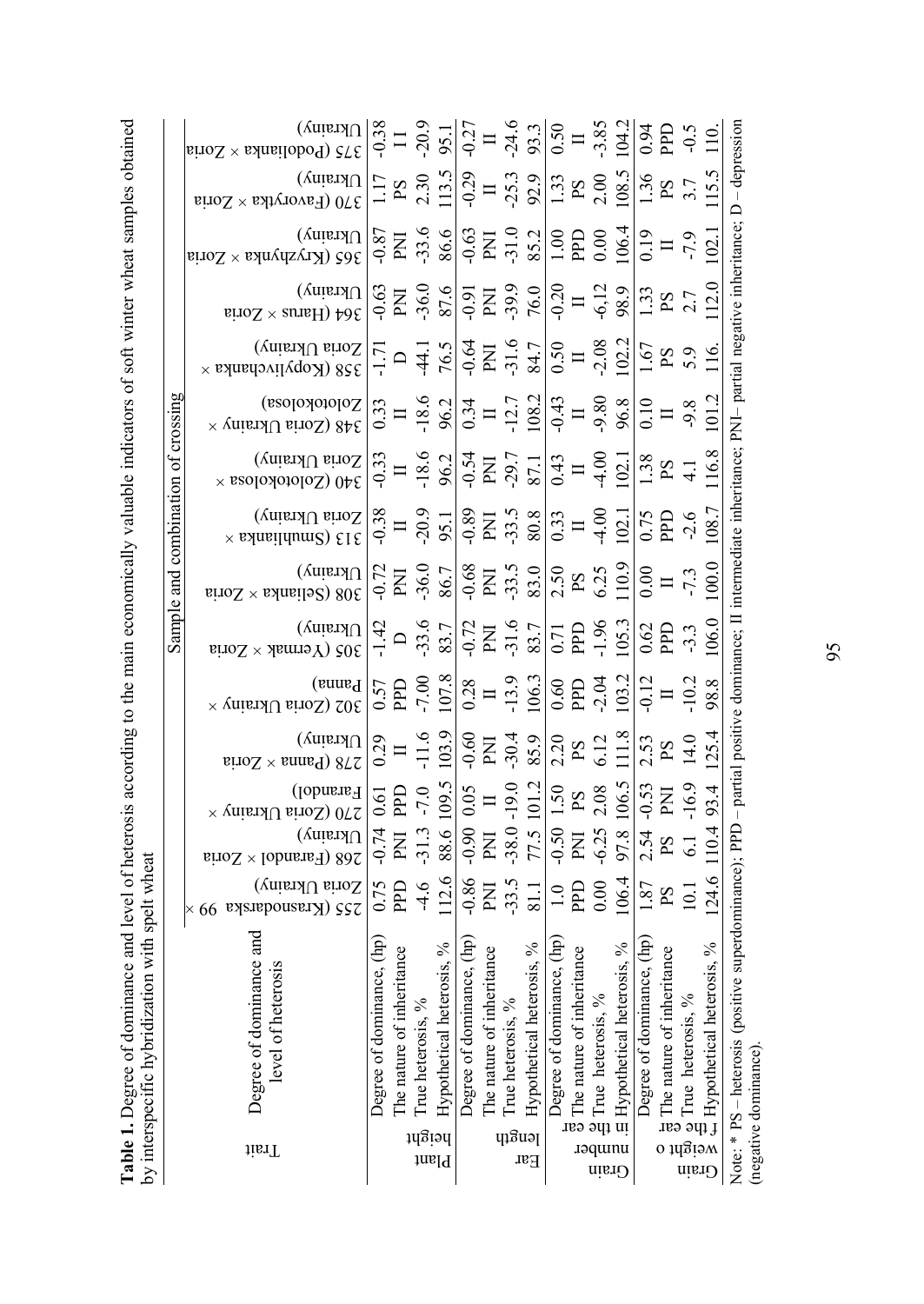In general, from the  $F_1$  population, plants of sample 358 (78 cm) were characterized by the lowest stem obtained with the use of soft winter wheat variety Kopylivchanka, and the highest - samples created by hybridization of Krasnodarska  $99 \times Z$ oria Ukrainy (112 cm) and Favorytka  $\times$  Zoria Ukrainy (118 cm).

Negative dominance was observed in most singled out forms. Only five hybrids had intermediate inheritance. The use of spelt wheat as the female parent provided ear elongation in first-generation hybrids. Exactly such hybrids were characterized by the longest ear  $(12.8-13.8 \text{ cm})$  and trait intermediate inheritance (hp = 0.05-0.34). It should be noted that these hybrids, despite the ear elongation, had significant inferior to spelt in this indicator. Therefore, in all other selected samples there was a negative value of original heterosis at the level of  $-12.7-19.0\%$ . The number of grains in the ear in most progeny is inherited by intermediate inheritance type and partial positive dominance, while the grain weight of the ear - by type of over dominance.

The inheritance of breeding and valuable traits.  $F_1$  hybrids were monotypic in ear morphological structure and were characterized by a speltoid shape, glume red color and awnlessness, which indicate the dominance of the speltoid inheritance. Seeds of  $F_1$  hybrids were sown by the spaced planting in a breeding nursery. After the end of the growing season in  $F_2$  hybrids, the phenotypic manifestation of ear morphology was assessed. In the  $F_2$  progeny, 412 plants out of 546 had traits of spelt wheat, 85 - of soft wheat and 49 - of squarehead wheat (Table 2).

| Trait            | Ear phenotype | Segregation |          |        |           |               |  |  |
|------------------|---------------|-------------|----------|--------|-----------|---------------|--|--|
|                  |               | actual      | expected | ratio  | γ2 actual | $\chi$ 2 theo |  |  |
| Ear form         | spelt         | 412         | 410      | 12:3:1 | $4.19*$   | 5.99          |  |  |
|                  | soft wheat    | 85          | 99       |        |           |               |  |  |
|                  | squarehead    | 49          | 37       |        |           |               |  |  |
| Awn availability | awnedness     | 428         | 410      | 3:1    | $3.17*$   | 3.84          |  |  |
|                  | awnless       | 118         | 136      |        |           |               |  |  |
| Ear color        | red           | 424         | 410      | 3:1    | $1.92*$   | 3.84          |  |  |
|                  | white         | 122         | 136      |        |           |               |  |  |

**Table 2.** Hybridological analysis of  $F_2$  progeny segregation by phenotype

Note:  $*$  – the value of  $\chi$  2 is significant at the level  $P \le 0.001$ .

Thus, in  $F_2$  there was a quantitative advantage of plants with speltoid ear shape over plants with of squarehead and natural shape. The typical ear shape in comparison with the speltoid shape was recessive, but at the same time it was dominant relative to the squarehead shape. The peculiarity of hybrid segregation is the dominance of the trait 'squarehead ear', which was not among the parent forms. In subsequent generations, the segregation of forms with a compact ear type (short, ultra-dense ear) was also observed.

According to a number of studies, the Q gene located in the long arm of chromosome 5A is essential in the formation of speltoid shape of wheatear. It belongs to the family of transcription factors APETALA-2, which control the flower development (de Faris et al., 2003). The change of only one pair of nucleotides in the alleles of the Q gene led to the emergence of an ear with an elastic stem and spikelets that easily peel (recessive allele) instead of long, brittle stem, which has a difficult threshing ear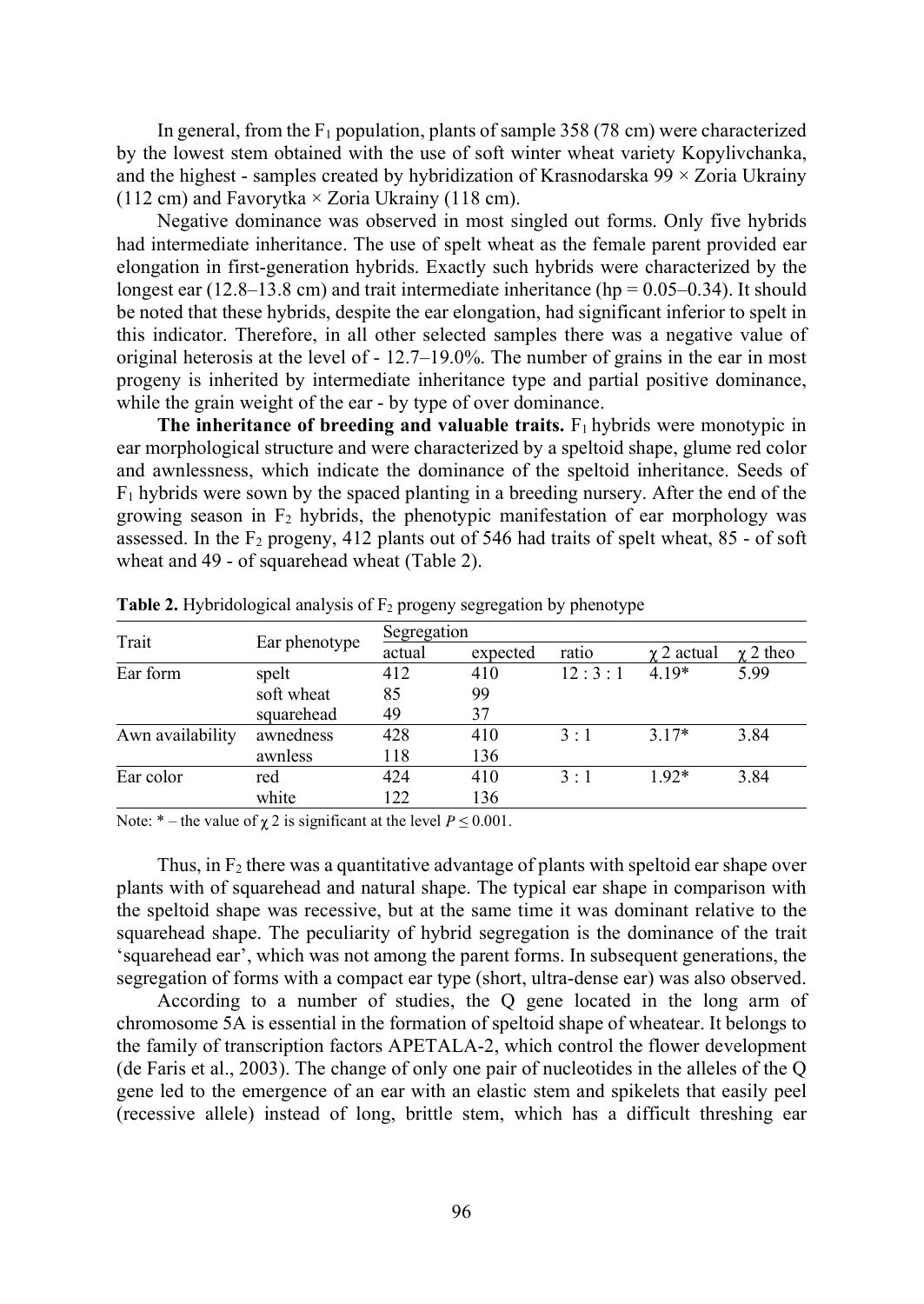(dominant allele), which was fundamental in wheat cultivation (Gil-Humanes et al., 2009). The q-5D and q-5B genes are thought to be involved in inhibition of speltoid trait. The influence of regulatory genes is not excluded, because even a single mutation in their sequence can lead to significant changes in the phenotype (Kosuge et al., 2012).

The squarehead trait may have a different genetic nature. Polysomy, aberrations or gene mutations can cause it. The latter can be monogenic recessive, monogenic dominant and dominant with a recessive epistasis manifestation (Kosuge et al., 2012). The formation of plants with a squarehead ear shape among hybrid progeny is due to the dominant gene C and a number of recessive genes expressed in the Q gene presence. Ear density is also regulated by extension genes  $L_1, L_2$ . In the presence of recessive alleles of all these genes (genotype ccl $1_11_21_2$ ), hexaploid wheat develops a short, dense clavate ear of 'squarhead' type. In the absence of ear extension genes, common wheat forms short and dense ear and becomes square-headed or clavate-shaped (Simonov et al., 2016).

Populations of  $F_2$  hybrids were studied on the basis of awnedness of ear. Soft wheat awnedness is a recessive trait that is not seen in  $F_1$  hybrids and is found in the second generation, regardless of the morphological structure of the ear. In our studies, the cleavage into awnless and awned forms was  $410 : 136 (\gamma_2 = 3.17)$ , which is significantly consistent with the monogenic cleavage of 3 : 1. A number of studies have found that the genes of almost all wheat chromosomes can affect the display of the 'awnednessawnlessness' trait. In addition, modifier genes, genotypic environment, and regulatory genes affect too (Sichkar et al., 2016). However, most scientists believe that awnlessness is controlled by a single dominant  $B_1$  gene of chromosome 5AL. Awnlessness in  $F_1$ hybrids inherited from spelt and segregation of awned forms among  $F_2$  hybrids confirm the dominance of awnlessness over awnedness (Morhun & Oksom, 2011; Mukhordova, 2015).

Genetic analysis of the hybrid segregation obtained by crossing varieties with red and white ears and conducted by a number of scientists indicates the monogenic nature of this trait inheritance. Dominant allele concentration in the genome determines the intensity of coloration (Filipchenko, 1979; Nilsson-Ehle, 1909; Khlestkina et al., 2016). However, when crossing some red-eared varieties with white-eared ones Nilsson-Ehle  $(1909)$  found splitting both  $3:1$  and  $15:1$  with different red color gradations. Now three genes have been identified that determine the red color of the ear: Rg1, localized on chromosome 1BS,  $Rg_2$  – on chromosome 1DS,  $Rg_3$  – on chromosome 1AC (Khlestkina et al., 2009; Khlestkina et al., 2016).

Our researches have shown that when crossing soft wheat with spelt, the red color of the ear in  $F_2$  hybrids has a constant tendency of permanent dominance over its white color. The experiment revealed 424 red-eared and 122 white-eared plants, which significantly corresponded to the ratio of 3 : 1 ( $\chi^2$  = 1.92). Thus, regardless of the genotypes of soft wheat varieties included in the combination of crossbreeding with spelt, the trait of the red color of the ear showed a dominant monogenic nature of inheritance.

Subsequent generations of hybrids Triticum aestivum  $L \times T$ riticum spelta L. showed further cleavage by ear morphology and except spelt, squarehead and typical forms, intermediate forms were observed between soft and spelt wheat and densely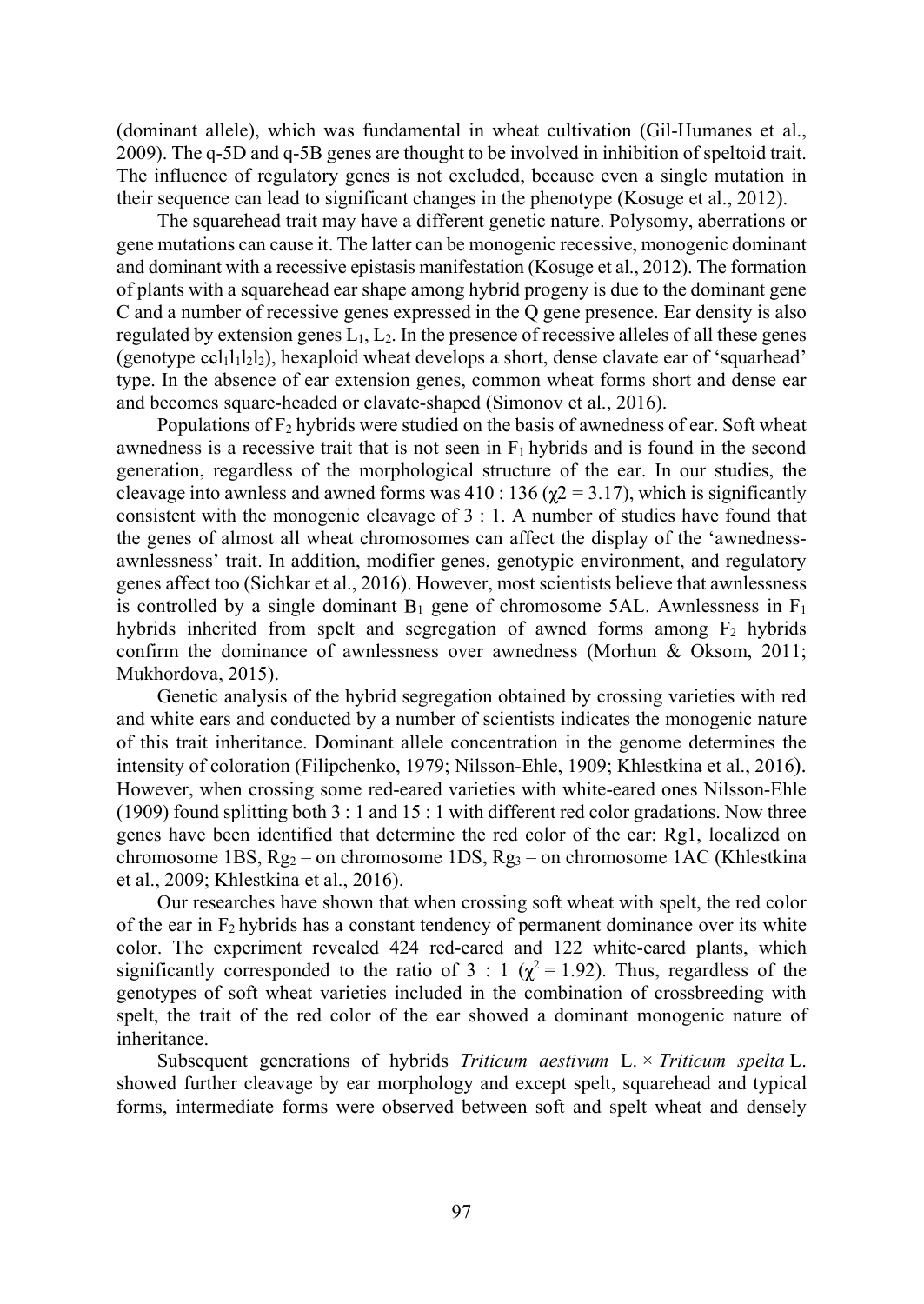spiked samples. In order to systematize obtained progeny, we proposed a classification according to the morphological structure of the ear, due to which all the obtained material is divided into six morphotypes: spelt, speltoid, a form with a typical soft wheat ear, squarehead, subcompactoid and compactoid (Diordiieva et al., 2018).

The most valuable from a practical point of view are speltoid forms with a typical soft wheat ear and squarehead forms, because they have a well-grained ear with easy grain threshing, which provides high crop yields. Spelt is not characterized by high ear grain content, and, as a result, it has lower productivity. However, the main hindrance to its manufacturing application is the complicated grain threshing (about 60%), which complicates the process of their mechanized harvesting. Forms with a long low-density ear have a number of advantages, in particular rapid ear drying after the rain, which reduces the susceptibility of plants to disease and the formation of large grains with excellent technological properties. In such forms, high pollen fertility and yield have been observed.

Analysis of hybrids of Triticum aestivum  $L \times T$ riticum spelta L. in terms of productivity and quality of grain. In order to identify donors of certain economic and valuable traits, the created samples were analyzed according to the level of their display. The research analyzes newly created wheat samples and previously created stable forms that are stored in the genetic collection of the Department of Genetics, Plant Breeding, and Biotechnology. All created materials, taking into account the general plant habits and morphological structure of the ear, were divided into soft wheat, spelt and intermediate (spelt-like) forms. The group of soft wheat included samples with a medium-dense or dense ear (1628 spikelets per 10 cm of ear) with a typical glume and easy grain threshing. The group of spelt wheat combines forms with a long low-density ear (< 16 spikelets per 10 cm of ear), coarse glume and complicated grain threshing. Spelt-like group include samples that occupied an intermediate position between the parental forms in terms of the morphological structure of the ear. The range of variability on the basis of 'plant height' trait was  $52-129$  cm. Created samples, according to the classification of Dorofeev (1987) were divided into tall (over 120 cm), medium  $(105-119 \text{ cm})$ , short  $(85-104) \text{ cm}$ , semi-dwarfs  $(60-84 \text{ cm})$  and dwarfs  $(< 60 \text{ cm})$ . Low-growing and semi-dwarf groups of wheat turned out to be the most numerous and productive.

As a result of research among the progeny of  $F_{4-5}$ , a significant increase in productivity and quality of grain was recorded in samples 255 and 340, which had a yield of 6.65–6.67 t ha<sup>-1</sup>, protein content of 13.9–14.4%, gluten - 30.4–30.5% (Table 3).

Among the progeny of  $F_{5-10}$ , samples 1809, 3872, 4075, 6274 and 6750 were singled out, which during the whole research period were characterized by a combination of high productivity  $(5.97-7.28 \text{ tha}^{-1})$  with high protein  $(15.5-18.0\%)$  and gluten  $(36.8-39.2%)$  content in grain and high flour strength  $(365-387)$  alveograph units).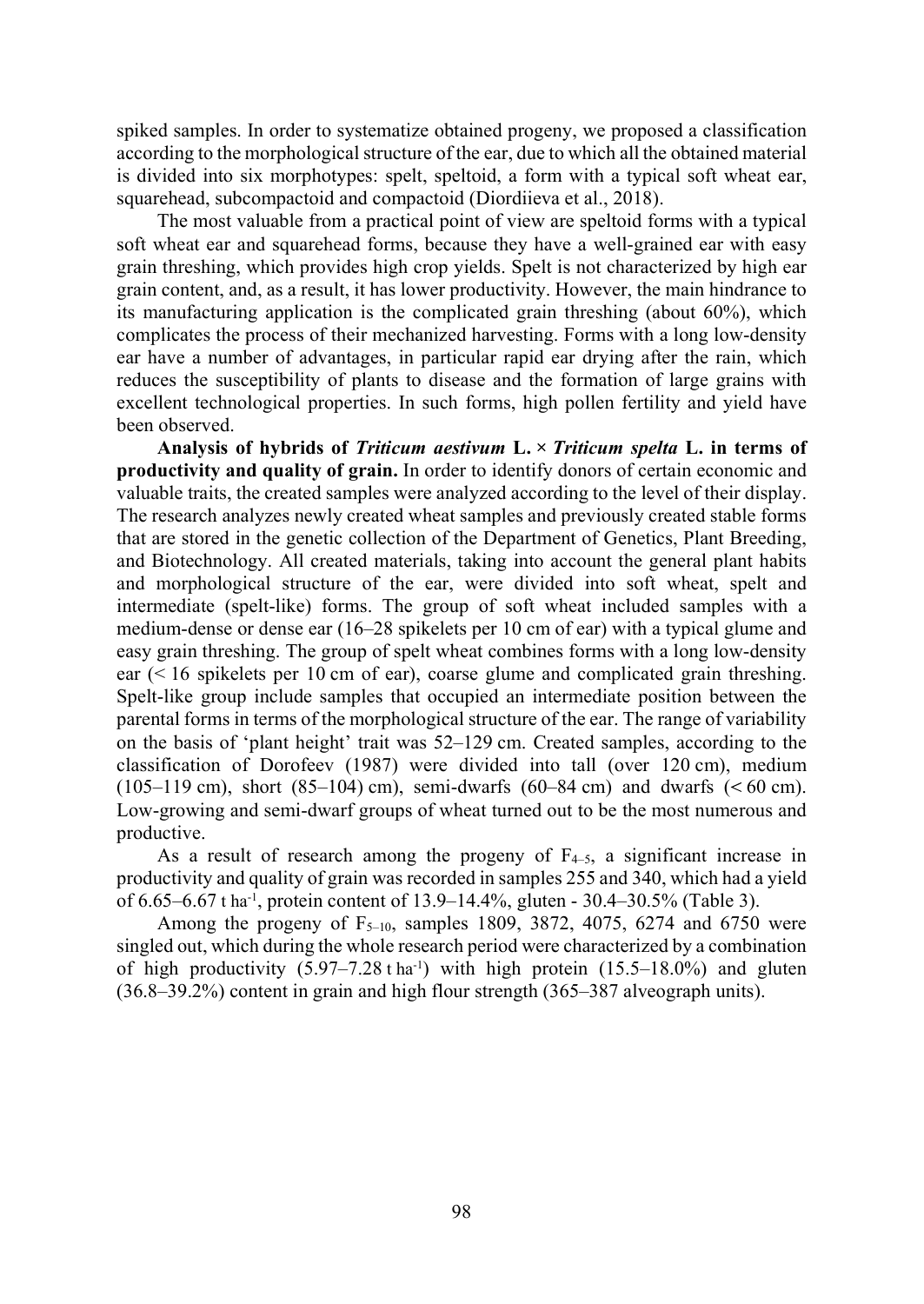| Breeding<br>material | Plant height,<br>$\sin$ | Ear lenth, cm                      | grain weight,<br>Thousand<br>g | strength (W),<br>Flour<br>a.u. | content in<br>grain, %<br>Gluten | content in<br>grain, $\%$<br>Protein | Productivity,<br>$t \ln a^{-1}$ |
|----------------------|-------------------------|------------------------------------|--------------------------------|--------------------------------|----------------------------------|--------------------------------------|---------------------------------|
|                      |                         | $F_{4-5}$ (average for 2019–2020)  |                                |                                |                                  |                                      |                                 |
| Podolianka (st)88    |                         | 9.5                                | 50.5                           | 295                            | 29.3                             | 13.4                                 | 6.21                            |
| 255                  | 88                      | $10.1**$                           | 51.2                           | 310                            | 30.4***                          | 14.4***                              | $6.65**$                        |
| 278                  | 95**                    | $10.2**$                           | 48.1                           | 328**                          | $31.2***$                        | 14.8***                              | 6.35                            |
| 340                  | 90                      | $10.4**$                           | 51.3                           | 308                            | 30.5***                          | 13.9***                              | $6.67**$                        |
| 348                  | $115**$                 | $12.5***$                          | 46.7                           | 352**                          | $36.2***$                        | $16.9***$                            | 5.62                            |
| 365                  | 87                      | $10.4**$                           | 46.8                           | 338**                          | $34.1***$                        | $15.6***$                            | 5.51                            |
| 375                  | 98*                     | $11.3**$                           | 48.2                           | 335**                          | 32.2***                          | 15.2***                              | 5.75                            |
| $LSD*$               | $4*$                    | $0.4*$                             | $1.8*$                         | $15*$                          | $0.2*$                           | $0.1*$                               | $0.25*$                         |
| $x \pm S_x$          | $95.2 \pm 8$            | $10.5 \pm 0.7$                     | $46.2 \pm 1.5$ 342 $\pm 18$    |                                | $33.2 \pm 1.6$                   | $15.3 \pm 0.8$                       | $5.87 \pm 0.24$                 |
| $Cv, \, \%$          | 30.1                    | 14.5                               | 17.1                           | 12.5                           | 27.6                             | 13.8                                 | 6.11                            |
| $S_x$ , %            | 4.2                     | 3.78                               | 1.6                            | 3.8                            | 2.5                              | 2.5                                  | 3.51                            |
|                      |                         | $F_{5-10}$ (average for 2013-2018) |                                |                                |                                  |                                      |                                 |
| Podolianka (st)86    |                         | 9.7                                | 52.5                           | 302                            | 29.5                             | 13.7                                 | 6.77                            |
| 1692                 | $100**$                 | 8.6                                | 55.3**                         | 312                            | 30.2***                          | 14.1***                              | $7.03**$                        |
| 1686                 | 78                      | 8.8                                | 50.2                           | 325**                          | $31.8***$                        | $15.3***$                            | 6.41                            |
| 1675                 | 61                      | 9.6                                | 48.8                           | 335**                          | 33.5***                          | $16.2***$                            | 5.81                            |
| 1678                 | 59                      | 8.7                                | 46.9                           | 330**                          | 32.3***                          | $16.1***$                            | 6.31                            |
| 1809                 | 79                      | $14.1**$                           | 45.6                           | 387**                          | 39.2***                          | $18.0***$                            | 5.97                            |
| 3872                 | 93**                    | $10.7**$                           | 50.7                           | 368**                          | 36.8***                          | 15.8***                              | $7.03**$                        |
| 4075                 | 94**                    | $10.2**$                           | 50.2                           | 365**                          | 36.8***                          | $15.9***$                            | $7.08**$                        |
| 6274                 | 95**                    | $11.8**$                           | 51.8                           | 372**                          | $37.1***$                        | $15.5***$                            | $7.12**$                        |
| 6750                 | 98**                    | $10.1**$                           | 51.7                           | 375**                          | $37.2***$                        | $16.0***$                            | $7.28**$                        |
| $LSD*$               | $3*$                    | $0.3*$                             | $1.7*$                         | $18*$                          | $0.2*$                           | $0.1*$                               | $0.22*$                         |
| $x \pm S_x$          | $79.0 \pm 9$            | $8.8 \pm 0.6$                      | $50.1 \pm 1.7$                 | $347 \pm 21$                   | $32.3 \pm 1.8$                   | $15.3 \pm 0.8$                       | $6.27 \pm 0.32$                 |
| $Cv, \, \%$          | 31.1                    | 13.7                               | 17.1                           | 18.5                           | 28.6                             | 14.2                                 | 5.09                            |
| $S_x$ %              | 5.4                     | 3.4                                | 1.6                            | 4.1                            | 2.5                              | 2.5                                  | 2.41                            |

Table 3. Economically valuable indicators of soft winter wheat collection samples created by hybridization Triticum aestivum L.  $\times$  Triticum spelta L. (Ukraine, Cherkasy region, 2013–2020)

Note:  $*$  – significance of differences between indicators of laboratory tests (protein and gluten content) were determined at the level of significance of  $P \le 0.01$ , for other indicators  $-P \le 0.05$ ; \*\* – the difference is significant at the level  $P \le 0.05$ ; \*\*\* – the difference is significant at the level  $P \le 0.01$ .

The results of winter wheat breeding. As a result of a number of studies on interspecific hybridization, individual and kin selection and sample analysis, high-yielding genotypes 1809, 6274 and 3872 were identified, which were transferred to the Ukrainian Institute of Plant Variety Examination under the names Artaplot, Umanska Tsarivna and Freia.

Formal and qualification examination was conducted in 19 branches of the Ukrainian Institute for Plant Variety Examination, located in different regions and geographical zones (Steppe, Forest-Steppe, Polissia) of Ukraine. During the approbation period, Artaplot, Umanska Tsarivna and Freia exceeded the average yield of varieties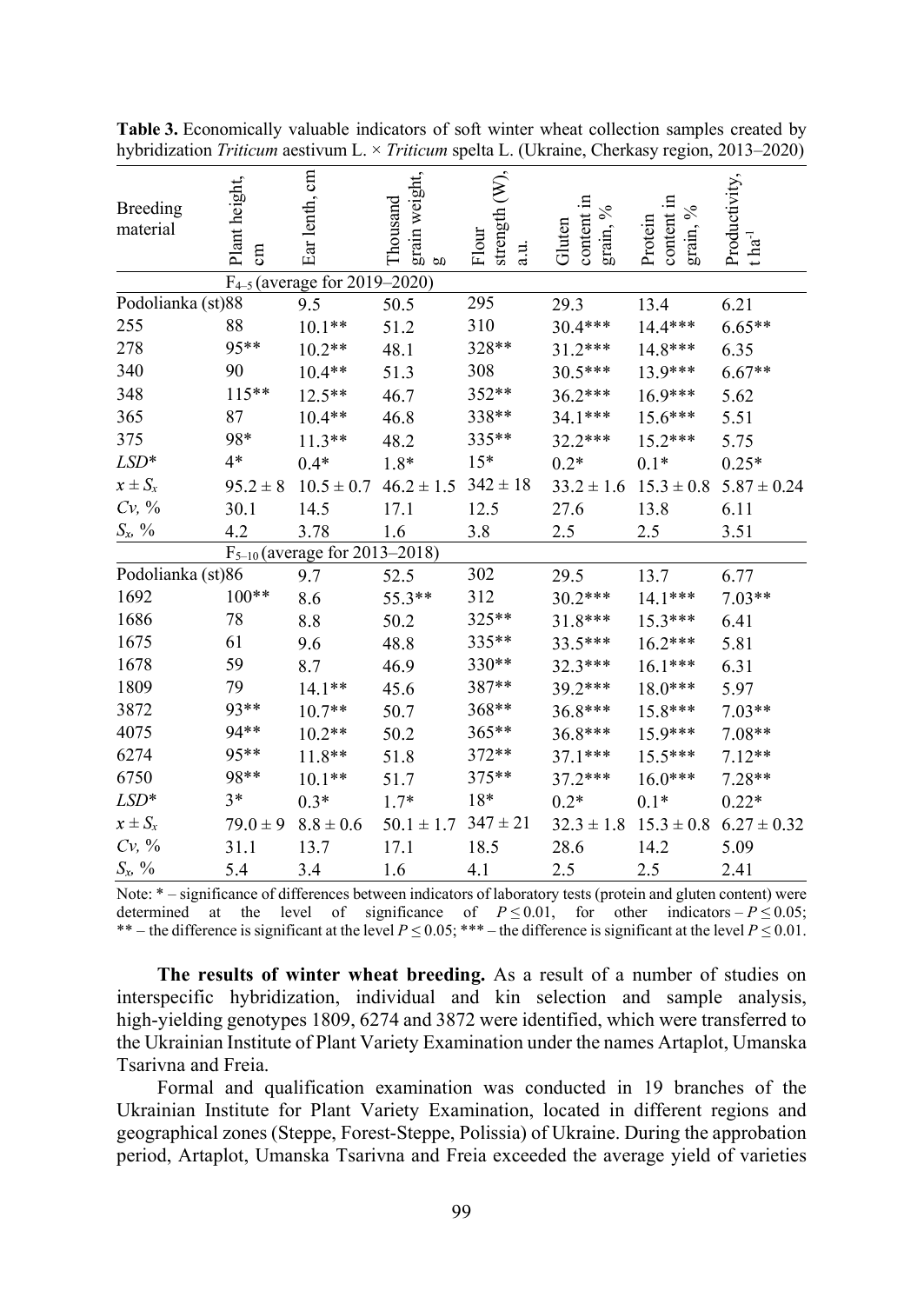that passed the State Registration in the previous five years in Polissia and were characterized by high grain quality indicators (Table 4).

|                    |                                                                     | Value           |         |         |                                     |                |                  |                  |         |  |
|--------------------|---------------------------------------------------------------------|-----------------|---------|---------|-------------------------------------|----------------|------------------|------------------|---------|--|
| Trait              |                                                                     | Artaplot        |         |         | Umanska Tsarivna<br>$(2018 - 2020)$ |                |                  |                  |         |  |
|                    |                                                                     | $(2016 - 2018)$ |         |         |                                     |                |                  | $(2019 - 2021)$  |         |  |
|                    |                                                                     | $F^*$           | p*      | $S^*$   | $F^*$                               | p*             | $S^*$            | $F^*$            | p*      |  |
|                    | Average all varieties yield                                         | 6.38            | 5.66    | 5.28    | 6.71                                | 5.87           | 5.19             | 6.69             | 5.99    |  |
|                    | that have passed the State                                          |                 |         |         |                                     |                |                  |                  |         |  |
|                    | registration for the previous                                       |                 |         |         |                                     |                |                  |                  |         |  |
|                    | five years, t ha <sup>-1</sup>                                      |                 |         |         |                                     |                |                  |                  |         |  |
|                    | Variety yield at standard<br>humidity $(14\%)$ , t ha <sup>-1</sup> | 6.15            | 6.19    | 4.79    | 6.59                                | 5.87           | 4.87             | 6.29             | 6.52    |  |
|                    | $\pm$ to average yield                                              | $-0.23$         | $+0.53$ | $-0.49$ | $-0.12$                             | 0.0            | $-0.32$          | $-0.40$          | $+0.53$ |  |
|                    | Growing season duration, days                                       | 285             | 290     | 268     | 259                                 | 273            | 273              | 260              | 283     |  |
|                    | Plant height, cm                                                    | 849             | 86      | 86      | 93                                  | 98             | 104              | 101              | 108     |  |
|                    | Thousand grain weight, g                                            | 43.7            | 45.2    | 40.4    | 44.1                                | 40.5           | 45.2             | 46.0             | 42.1    |  |
|                    | Protein content, %                                                  | 14.8            | 14.3    | 14.5    | 14.0                                | 13.3           | 14.4             | 14.7             | 14.1    |  |
|                    | Gluten content, %                                                   | 31.2            | 30.6    | 28.8    | 28.1                                | 26.7           | 29.2             | 30.3             | 27.7    |  |
|                    | Flour strength, a.u.                                                | 280             | 285     | 253     | 244                                 | 182            | 214              | 237              | 131     |  |
|                    | Bread volume from 100 g                                             | 900             | 880     | 840     | 970                                 | 900            | 970              | 940              | 860     |  |
|                    | of flour, mL                                                        |                 |         |         |                                     |                |                  |                  |         |  |
|                    | lodging                                                             | 9               | 9       | 9       | 7                                   | 6              | 9                | 6                | 6       |  |
|                    | shedding                                                            | 9               | 9       | 8       | 9                                   | 9              | 9                | 8                | 9       |  |
| Immunity to, score | drought                                                             | 8               | 9       | 7       | 7                                   | $\overline{7}$ | 5                | $\overline{7}$   | 7       |  |
|                    | powdery mildew                                                      | 8               | 8       | 8       | $\overline{7}$                      | $\overline{7}$ | $\boldsymbol{7}$ | $\,$ $\,$        | 8       |  |
|                    | brown rust                                                          | 8               | 8       | 9       | 9                                   | 8              | $\boldsymbol{7}$ | $\boldsymbol{7}$ | 8       |  |
|                    | fusarium head blight                                                | 7               | 8       | 9       | 8                                   | 6              | 9                | $8\,$            | 6       |  |
|                    | frit fly                                                            | 9               | 9       | 8       | 9                                   | 8              | $\overline{7}$   | 9                | 9       |  |
|                    | corn bug                                                            | 9               | 9       | 8       | 8                                   | 9              | 9                | 9                | 9       |  |
|                    | Winter resistance, score                                            | 8               | 8       | 8       | 7                                   | 8              | 9                | 9                | 9       |  |
|                    | Freezing resistance (according 7.2)                                 |                 |         | 6.7     |                                     |                | 6.5              |                  |         |  |
|                    | to Plant Production Institute                                       |                 |         |         |                                     |                |                  |                  |         |  |
|                    | named after V. Ya. Yuriev)                                          |                 |         |         |                                     |                |                  |                  |         |  |

Table 4. Field research results of indicators of economic suitability of soft winter wheat varieties Artaplot, Umanska Tsarivna, Freia

Note:  $*S$  – Steppe;  $F$  – Forest steppe;  $P$  – Polissia.

According to the results of the qualification expertise, the varieties Artaplot (in 2018), Umanska Tsarivna (in 2020) and Freia (in 2021) are included in the State Registry of Plant Varieties Suitable for Distribution in Ukraine (2021) and recommended for cultivation in Polissia.

## **CONCLUSIONS**

1 Breeding technologies for creating highly productive forms of soft winter wheat by interspecific hybridization of Triticum aestivum L.  $\times$  Triticum spelta L. have been improved.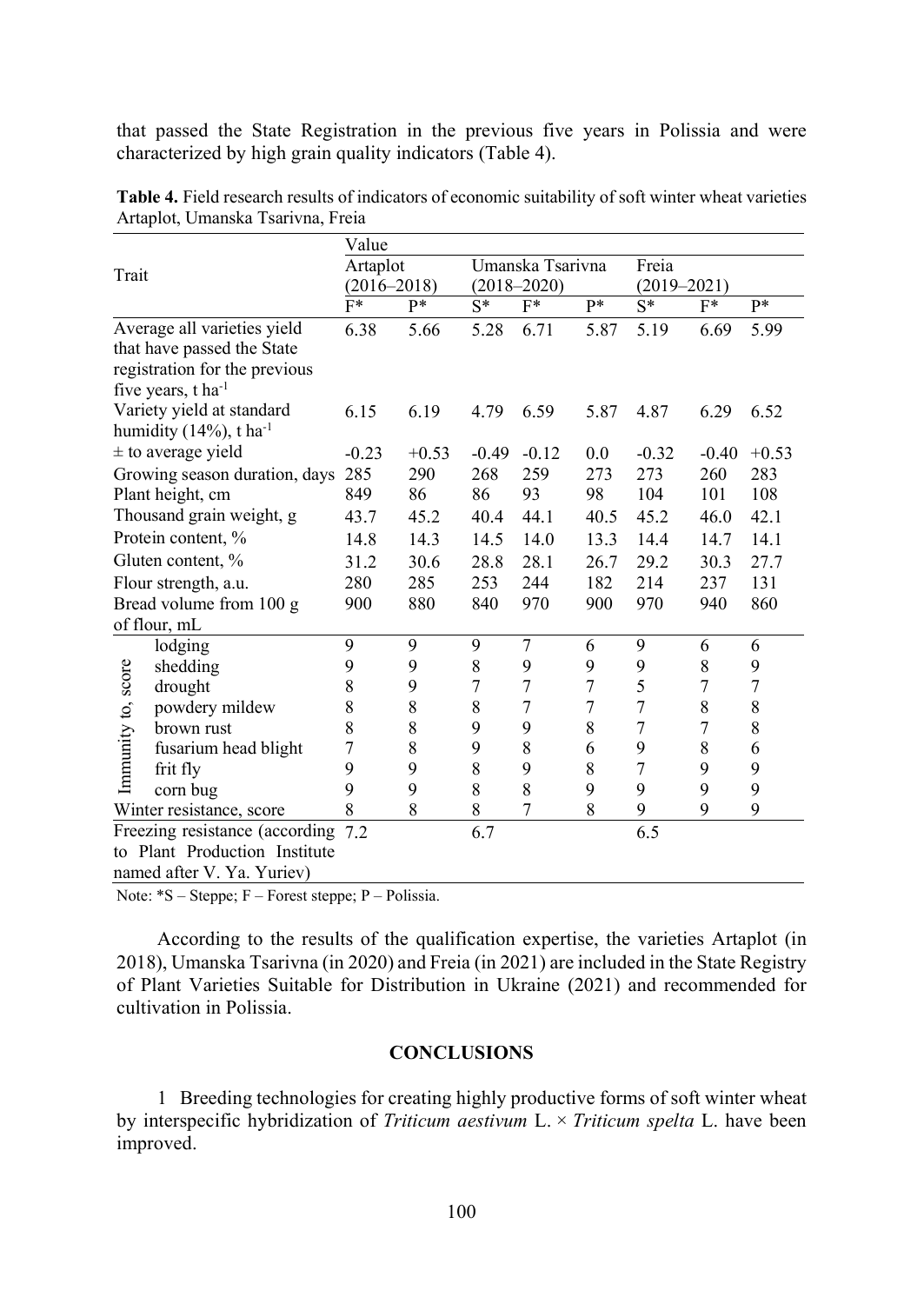2 Studies have shown that plant height and ear length in hybrids of Triticum aestivum L.  $\times$  Triticum spelta L. are inherited by the type of intermediate inheritance or partial negative inheritance; the grain number in the ear - by type of intermediate inheritance or partial positive dominance; grain weight of the ear - by type of superdominance or partial positive dominance.

 $3 \text{ In } F_2$  hybrids there is a dihybrid cleavage into forms with speltoid, squarehead and normal ears, with a quantitative predominance of speltoid plants, which indicates the control of the trait 'ear shape' by two non-allelic genes. The ear shape of the soft wheat original varieties in relation to speltoid wheat varieties turned out to be recessive, but at the same time it was dominant to the squarehead form. Regardless of the genotypes of soft wheat included in the combination of crossbreeding with spelt wheat, red color ear indication was determined by a monogenic type of inheritance.

4 Varieties of soft winter wheat Artaplot, Umanska Tsarivna and Freia were created, which is included in the State Registry of Plant Varieties Suitable for Distribution in Ukraine and recommended for cultivation in Polesia.

#### **REFERENCES**

- Beyl, G.M. & Atkinsk, R.E. 1965. In heritance of quantitative characters in grain sorgum. Jowa. J. Sci. 77(3), 345–358.
- Daskalev, H., Iordanom, A. & Ognyanova, A. 1967. Heterosis with domastitis. Bulgarian academy of sciences, Sofia, pp. 179.
- de Faris, J., Fellers, J.P., Brooks, S.A. & Gill, B.S. 2003. Bacterial artificial chromosome contig spanning the major domestication locus Q in wheat and identification of a candidate gene. Genetics. **164.** 311–321.
- Diordiieva, I., Riabovol, L., Riabovol, Ia., Serzhuk, O., Novak, A. & Kotsiuba, S. 2018. The characteristic of wheat collection created by Triticum aestivum L. / Triticum spelta L. hybridization. Agronomy research 16(4), 2005-2015. doi: 10.15159/AR.18.181
- Dorofeev, V.F., Ydachin, R.A. & Semenova, L.V. 1987. World wheats. Agropromizdat, Moscow, 560 pp. (in Russian).
- Dospekhov, B.A. 1985. Field experience methodology (with the basics of statistical processing of research results). Agropromizdat, Moskow, 351 pp. (in Russian).
- Dvorak, J., Deal, K.R., Luo, M.C., You, F.M., von Borstel, K. & Dehghani, H. 2012. The origin of spelt and free-threshing hexaploid wheat. Journal of Heredity 103, 426-441. doi: 10.1093/jhered/esr152
- Ehrmantraut, E., Shevchenko, I. & Nenyn, P. 2000. Mathematical analysis and interpretation of research. Coll. Science. works Institute for Sugar Beet UAAS 2, 189–205. (in Ukrainian).
- Filipchenko, Yu.A. 1979. Genetics of soft wheats. Moskow, 560 pp. (in Russian).
- Gil-Humanes, J., Pistón, F., Martín, A. & Barro, F. 2009. Comparative genomic analysis and expression of the APETALA2-like genes from barley, wheat, and barley-wheat amphiploids. BMC Plant Biology 9, 66. doi: 0.1186/1471-2229-9-66
- Griffing, B. 1950. Analysis of quatitative gene-acrion by constant parent regression and related techniques. Genetics 35, 303-321. doi: 10.1093/genetics/35.3.303
- Guzman, C., Mondal, S., Govindan, V., Autrique, J.E., Posadas-Romano, G. & Cervantes, F. 2016. Use of rapid tests to predict quality traits of CIMMYT bread wheat genotypes grown under different environments. LWT Food Sci. Technol. 69, 327-333. doi: 10.1016/j.lwt.2016.01.068